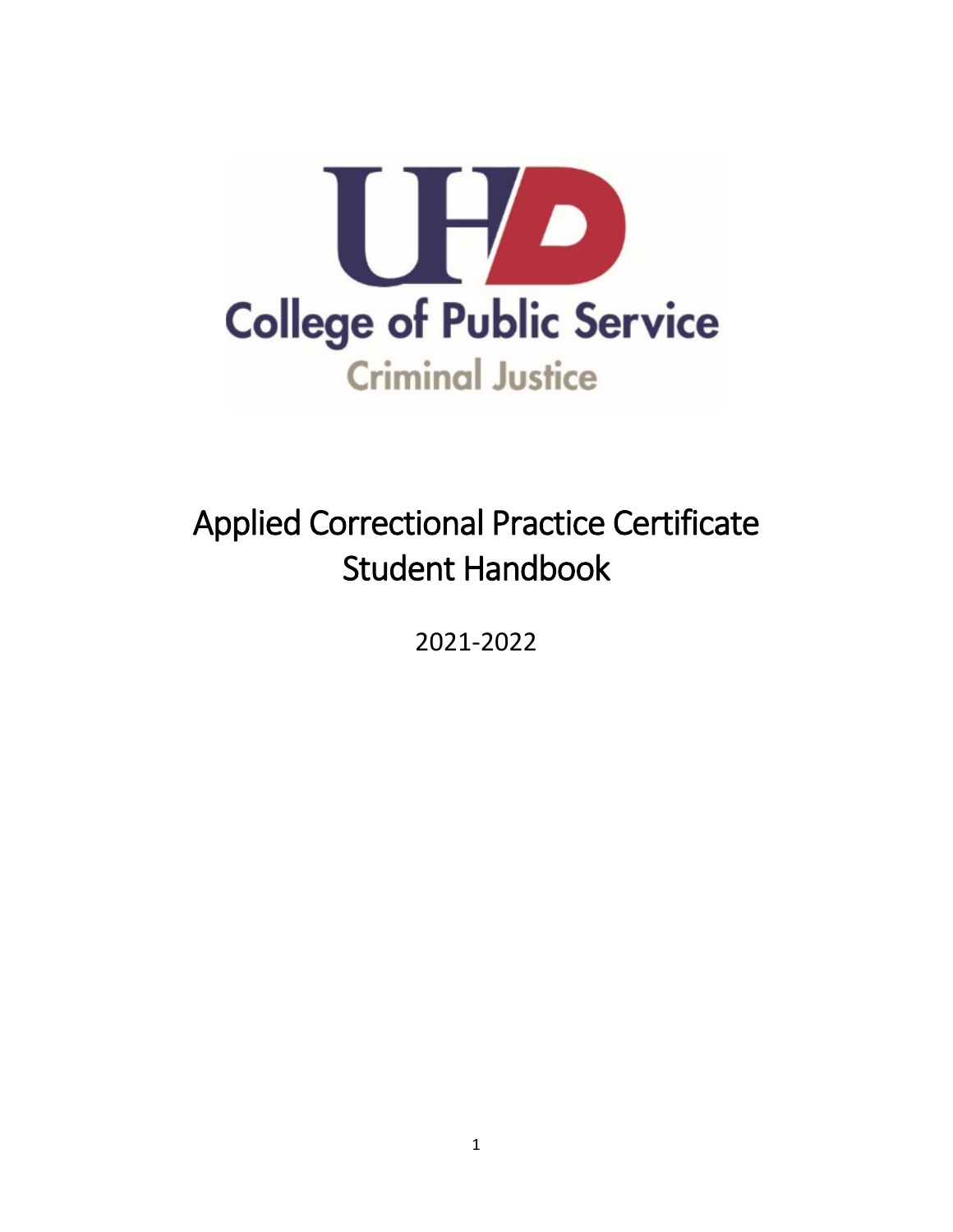program at UHD with guidance to aid in successful completion of the certificate. Students are required to follow the policies and procedures herein. This handbook is a supplement to the UHD Graduate This handbook provides students enrolled in the Applied Correctional Practice Certificate (ACPC) [Catalog a](https://catalog.uhd.edu/index.php)n[d Student Handbook](https://www.uhd.edu/student-resources/handbook/Pages/default.aspx) which provide additional information, resources, and policies for students at UHD.

# DESCRIPTION & REQUIREMENTS

 case managers, probation officers, parole officers, or similar corrections and re-entry role. The program The ACPC program is an 18 credit hour graduate certificate geared toward those in or seeking careers as is multi-modal, meaning that the required courses are offered as hybrid, online, and/or on campus, and is intended to be completed in one year.

 The 18 credit hour certificate includes five required courses and the selection of one elective. Students will complete CJ 6303, 6304, 6305, and 6306 as a cohort in hybrid evening courses.

#### Required Courses

CJ 6303 Foundations for Practice CJ 6304 Specialized Populations in Criminal Justice CJ 6305 Core Skills 1: Evidence-Based Practices CJ 6306 Core Skills 2: Program Delivery CJ 6340 Administration in Criminal Justice CJ 6000-level elective

# ADMISSIONS & ENROLLMENT

Applications are only accepted for fall admission for the ACPC program. Students are admitted based upon their previous academic achievement and personal statement.

Admitted students are encouraged to complete a FAFSA application and consult with the Financial Aid office about available forms of financial aid.

 students to meet faculty, receive important guidance, and connect with other members of their cohort. An Orientation for new students is held each August prior to the start of the fall semester in order for

# REGISTRATION & COURSE SCHEDULING

To register for courses, log-in to [myUHD2.0.](https://www.uhd.edu/myuhd/Pages/Student-Login.aspx) Required course textbooks can be rented or purchased from the UHD [Bookstore.](https://www.bkstr.com/houstondowntownstore/home)

 Students complete CJ 6303, 6304, 6305, and 6306 as a cohort in hybrid evening courses. Students may choose to take the remaining two courses in either online or face-to-face modalities following the schedule below.

#### *Fall 2021*

CJ 6304 Specialized Populations in Criminal Justice (Wednesday, 7:00-8:15pm) CJ 6303 Foundations for Practice (Wednesday, 5:30-6:45pm)

CJ 6304 Specialized Populations in Criminal Justice (Wednesday, 7:00-8:15pm)<br>Pick one: CJ 6340 Administration in Criminal Justice (online) OR CJ 6000-level Elective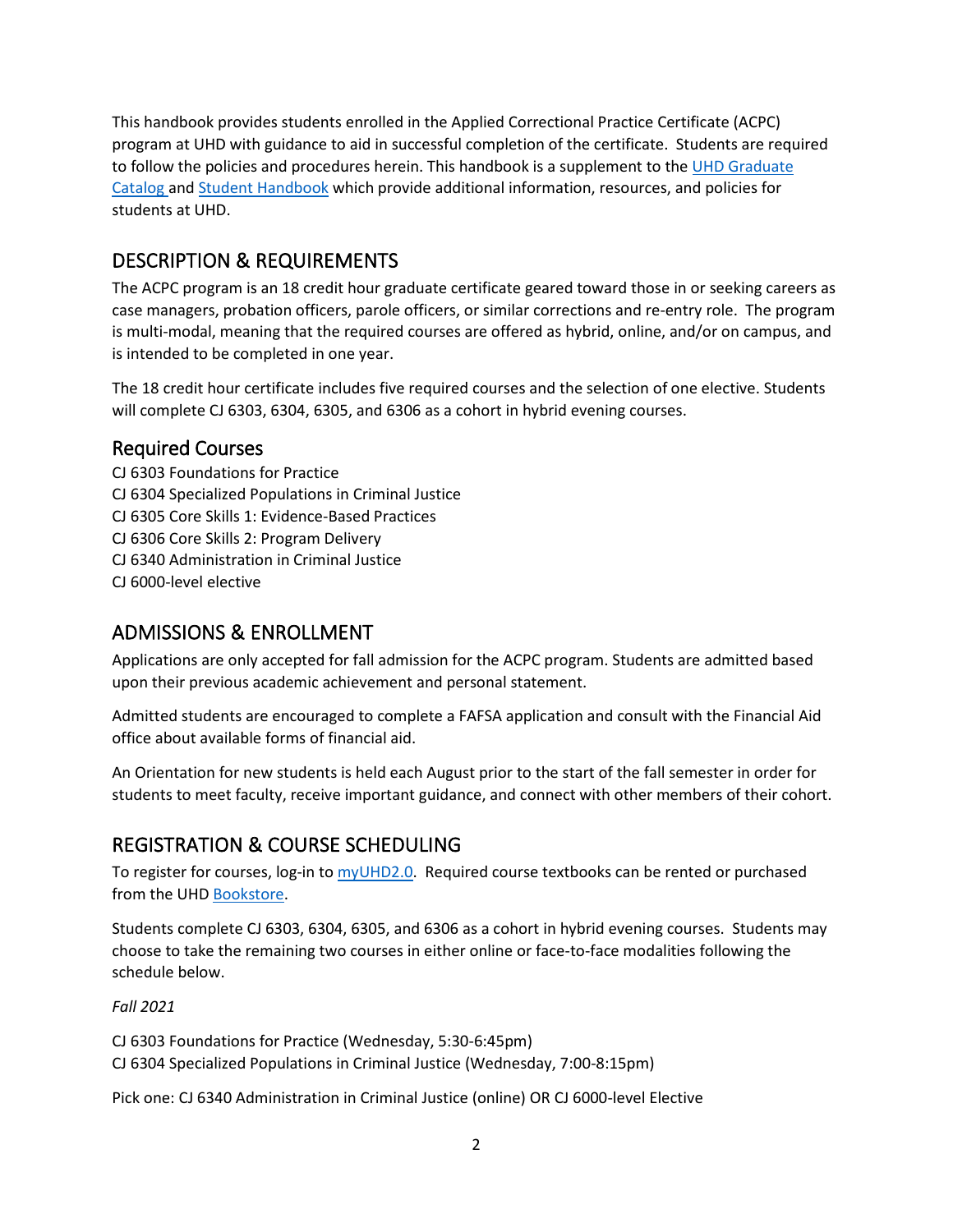#### *Spring 2022*

CJ 6305 Core Skills 1: Evidence-Based Practices (TBD, 5:30-6:45pm) CJ 6306 Core Skills 2: Program Delivery (TBD, 7:00-8:15)

Pick one: CJ 6340 Administration in Criminal Justice (TBD, 5:30-8:15pm) OR CJ 6000-level Elective

#### Selecting an Elective

 semester. CJ 6340 Administration in CJ is not offered during the summer semester. If needed, students may choose to wait and complete their elective course during the summer

 Four CJ electives are offered each fall and spring semester. Exact courses will vary each semester. A full that are directly relevant to corrections and case management. list of potential electives is in the Graduate Catalog. Students are encouraged to select elective courses

## Advising

 and general questions or guidance. Students are encouraged to check-in each semester before Both the Program Director and Asst. Director of Graduate Studies are available for academic advising registering for courses.

# ACADEMIC STANDARDS & POLICIES

 In order to earn a graduate certificate or degree, students must earn and maintain a minimum 3.0 cumulative GPA. A student whose GPA falls below 3.0 will be placed on academic probation. Probation is a warning that a student is not making adequate progress toward degree completion. Students on probation are required to meet with an adviser in order to register for courses and may have their course options restricted.

 Only one grade (3 credits) of C is allowed and can be applied to the ACPC. If necessary to repair the GPA, a course in which a C grade was earned may be repeated once. Both grades will apply to the cumulative GPA.

 Two grades (6 credits) of C, or any single grade of D or F, will result in dismissal from the program. Dismissed students are not eligible to re-enroll at UHD.

#### Academic Honesty

The Academic Honesty Policy (PS 03.A.19) explains the policies and procedures that pertain to for completing and submitting their own original work, for avoiding all forms of academic violations of academic honesty at UHD. Violations may result in failed assignments and/or failed courses, which can lead to suspension from the ACPC program. Students are responsible dishonesty, and for upholding the academic integrity of UHD by adhering to the Academic Honesty Code.

## Appeals

 Students wishing to appeal a course grade must first attempt to reconcile any grading error that might have occurred with the course Instructor. If the student still wishes to appeal a course grade, they can do so by contacting the Department Chair. According to UHD policy, course grades can only be changed due to mistaken grade entry, miscalculation of grade, or misapplication of syllabus criteria.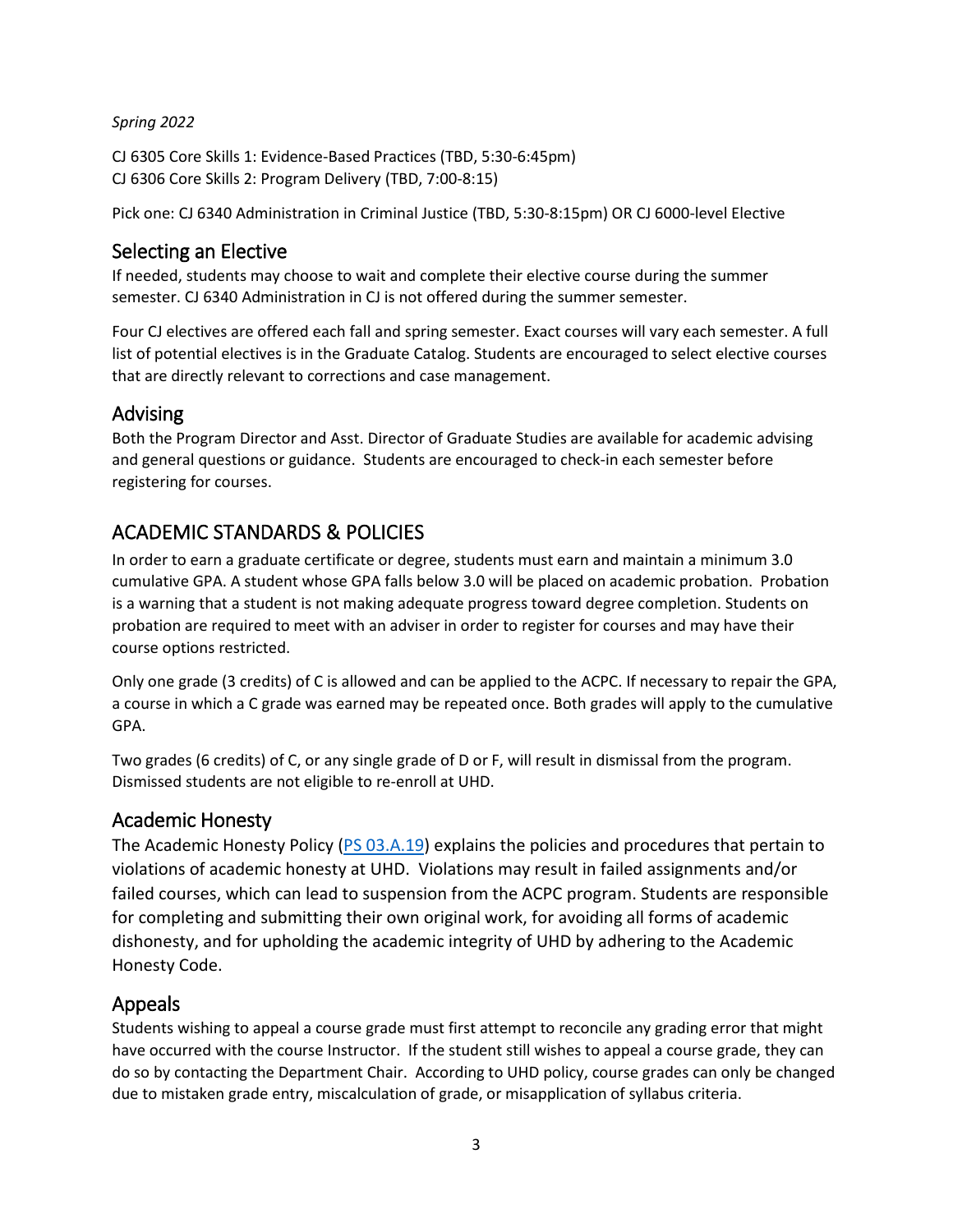Students wishing to appeal a dismissal decision must submit their appeal in writing to the Program Director. They must make a clear and convincing case that they have the ability and potential to be successful in graduate school. According to UHD polic[y PS 03.B.07,](https://www.uhd.edu/administration/employment-services-operations/resources/Documents/AAC%20PS03.B.07.pdf) an appeal of the Program Director's final decision must be submitted in writing to the Dean of the College of Public Service.

## Incomplete Grades

 As stated in the UHD Student Handbook, a grade of Incomplete is given only when students have prevents the student from completing the remaining course requirements. The student and the completed a significant portion of the course requirements and have a documented emergency instructor must enter into a contract that lays out the work to be accomplished and makes note of the timetable for the grade conversion process.

A grade of "Incomplete" must be completed no later than the end of the long semester immediately following the semester in which the grade of Incomplete was given. An Incomplete grade that is not removed by this deadline is automatically converted to an F. If you are enrolled in your final semester, a grade of Incomplete will have the effect of an F and will prevent your graduation.

# UNIVERSITY COURSE WITHDRAWAL POLICY

 1. Students may drop a course until the official day of record without having the course appear on their permanent record. That date, which is approximately 2 weeks after the start of the semester, appears on the University Academic Calendar. No course drops will be allowed after that point.

 day to withdraw from a course. That date, which is in approximately the 10th week of a semester, 2. Withdrawal from a course with a grade of "W" is possible after the official day of record until the last appears on the University Academic Calendar. The grade of "W" will appear on the student's official record but will not be calculated in the GPA.

# TRANSITIONING INTO THE MSCJ DEGREE PROGRAM

 Students must complete an application on ApplyTexas and may be required to provide letters of Students who successfully complete the ACPC can continue their graduate education by applying up to 18 credits toward completion of the 36-credit hour Master of Science in Criminal Justice degree program. Only courses in which a grade of B or better were earned can be applied to the MSCJ degree. recommendation.

 If admitted, students will then be eligible to earn the MSCJ degree by completing the following required courses, and any other additional requirements, to meet the standards of the 36-credit hour degree:

CJ 6310 Issues in Criminal Justice

CJ 6320 Research Design & Methods

CJ 6321 Quantitative Analysis

CJ 6330 Advanced Criminology

Select one: CJ 6322 Program Evaluation or CJ 6324 Justice Policy Analysis

CJ 6301 Project